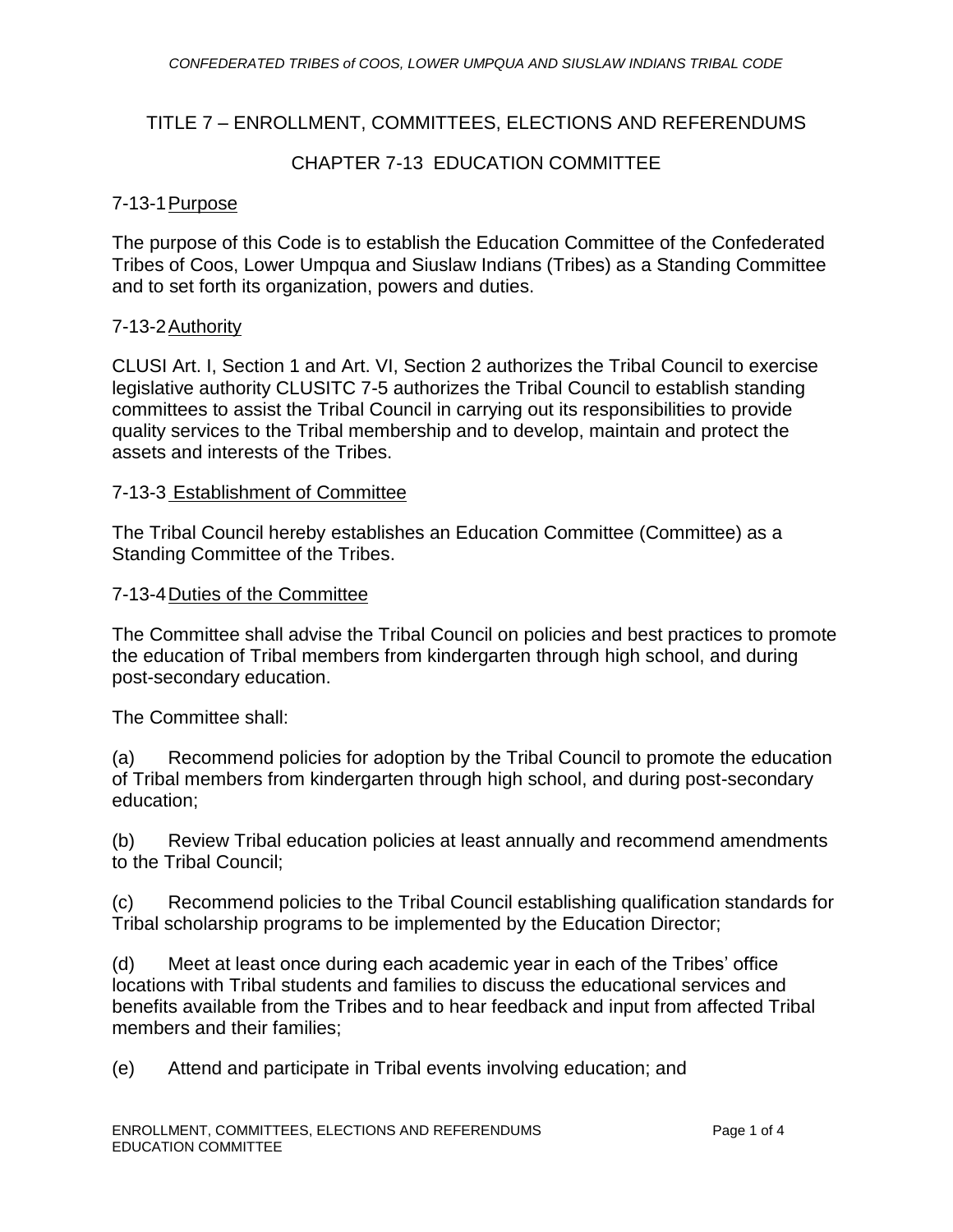(f) Engage in other activities and perform other duties as directed by the Tribal Council.

#### 7-13-5Education Director as Ex Officio Member

The Education Director or his/her designee will be an ex officio member of the committee and will serve without vote.

#### 7-13-6Application of CLUSITC 7-5

Except as otherwise provided in this Chapter, the provisions of CLUSITC 7-5 shall apply to this committee.

#### 7-13-7Sovereign Immunity

Nothing in this Code shall be construed to have waived the sovereign immunity of the Tribes, any tribal entity, department or program, or any tribal official or employee, except as specifically and explicitly described herein.

#### 7-13-8Severability

If a court of competent jurisdiction finds any provision of this code to be invalid or illegal under applicable federal or Tribal law, such provision shall be severed from this code and the remainder of this code shall remain in full force and effect.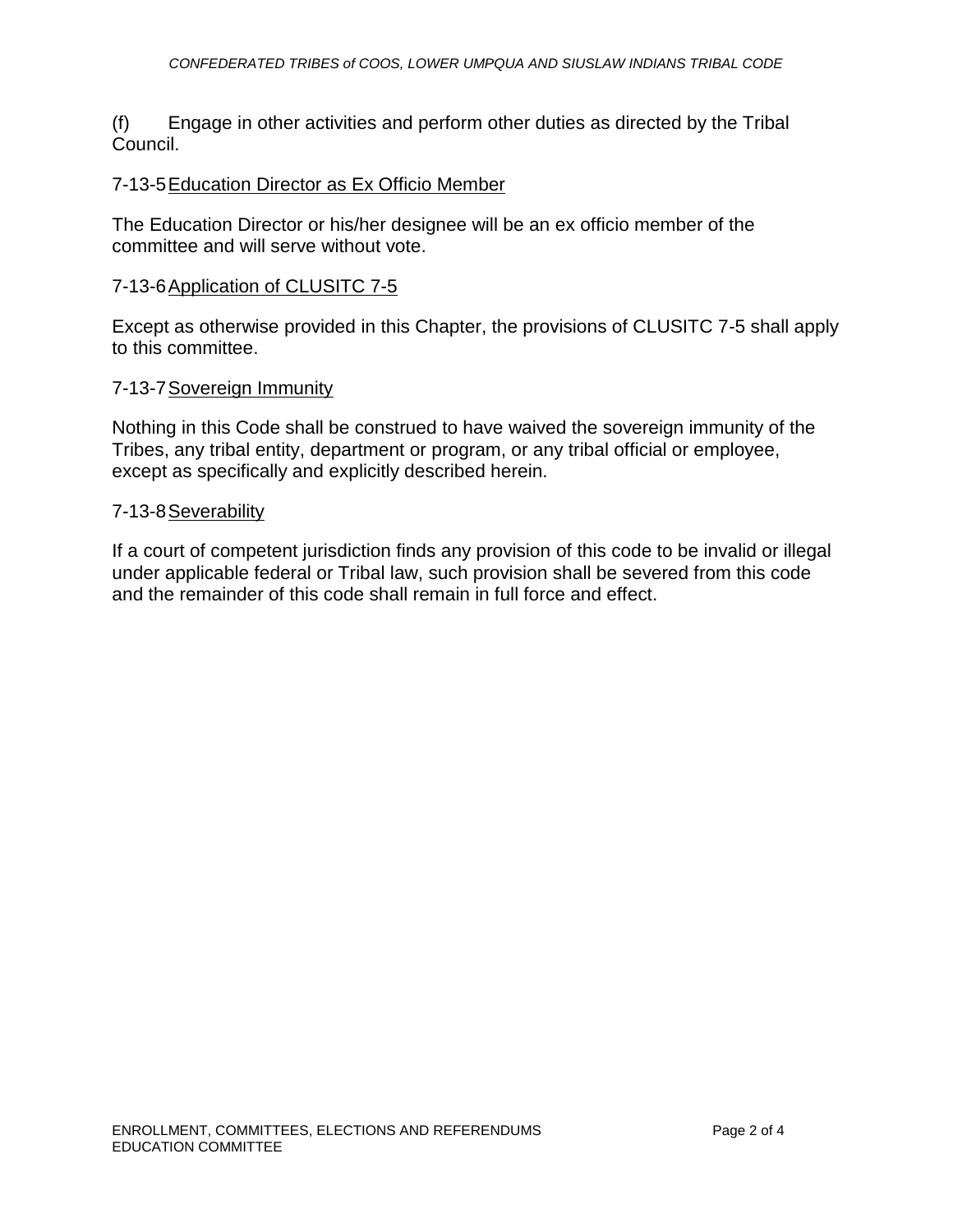## APPENDIX A

# LEGISLATIVE HISTORY AND EDITORIAL CHANGES